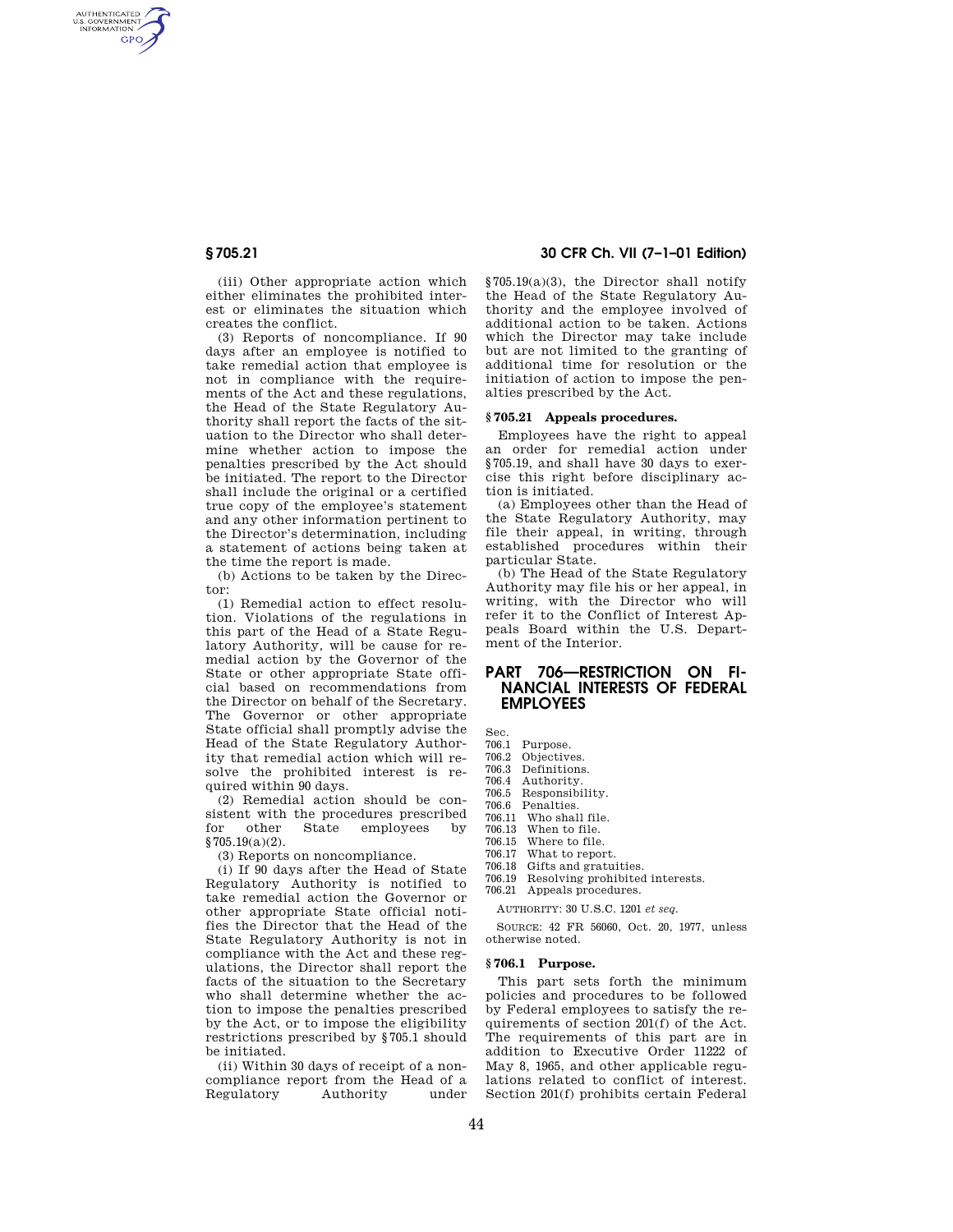#### **Surface Mining Reclamation and Enforcement, Interior § 706.4**

employees from having any direct or indirect financial interest in underground or surface coal mining operations. The regulations of this part are applicable to Federal employees as defined in § 706.3.

# **§ 706.2 Objectives.**

The objectives of this part are:

(a) To ensure that affected Federal agencies adopt a standard program for implementing the provisions in section 201(f) of the Act.

(b) To establish methods which will ensure, as required by section 201(f) of the Act, that each Federal employee who performs any function or duty under the Act does not have a direct or indirect financial interest in an underground or surface coal mining operation.

(c) To establish the methods by which the monitoring, enforcing and reporting responsibilities of the Director and the Secretary of the Interior under section 201(f) will be accomplished.

#### **§ 706.3 Definitions.**

*Act.* Means the Surface Mining Control and Reclamation Act of 1977, Pub. L. 95–87.

*Coal mining operation.* Means the business of developing, producing, preparing or loading bituminous coal, subbituminous coal, anthracite or lignite or of reclaiming the areas upon which such activities occur.

*Direct financial interest.* Means ownership or part ownership by an employee of lands, stocks, bonds, debentures, warrants, partnership shares, or other holdings and also means any other arrangement where the employee may benefit from his or her holding in or salary from coal mining operations. Direct financial interests include employment, pensions, creditor, real property and other financial relationships.

*Director.* Means the Director or Acting Director of the Office of Surface Mining Reclamation and Enforcement, U.S. Department of the Interior.

*Employee.* Means any person employed by the Office of Surface Mining Reclamation and Enforcement within the U.S. Department of the Interior and any other person employed by the Federal Government who performs functions or duties under the Act without regard to the duration or nature of his or her appointment.

*Indirect financial interest.* Means the same financial relationships as for direct ownership, but where the employee reaps the benefits of such interests, including interests held by his or her spouse, minor child and other relatives, including inlaws, residing in the employee's home. The employee will not be deemed to have an indirect financial interest if there is no relationship between the employee's functions or duties and the coal mining operation in which the spouse, minor children or other resident relatives hold a financial interest.

*Office.* Means the Office of Surface Mining Reclamation and Enforcement, U.S. Department of the Interior.

*Other Federal agency.* Means any executive Federal agency or office or part thereof not a part of the U.S. Department of the Interior, and includes but is not limited to, the following agencies: The Department of Agriculture, the Department of Justice, the Corps of Engineers, the Environmental Protection Agency, the Council on Environmental Quality and the Energy Research and Development Administration.

*Performing any function or duty under this act.* Means those decisions or actions, which if performed or not performed by an employee, affect the programs under the Act.

*Prohibited financial interest.* Means any direct or indirect financial interest in any coal mining operation.

*Secretary.* Means the Secretary of the Interior.

#### **§ 706.4 Authority.**

(a) The Director is authorized by Pub. L. 95–87 to:

(1) Establish the methods by which the provisions in section 201(f) of the Act will be monitored and enforced;

(2) Establish appropriate provisions for all employees who perform any function or duty under the Act to file a statement and supplements thereto concerning their financial interests which may be affected by section  $201(f)$ ; and

(3) Report annually to the Congress on the actions taken and not taken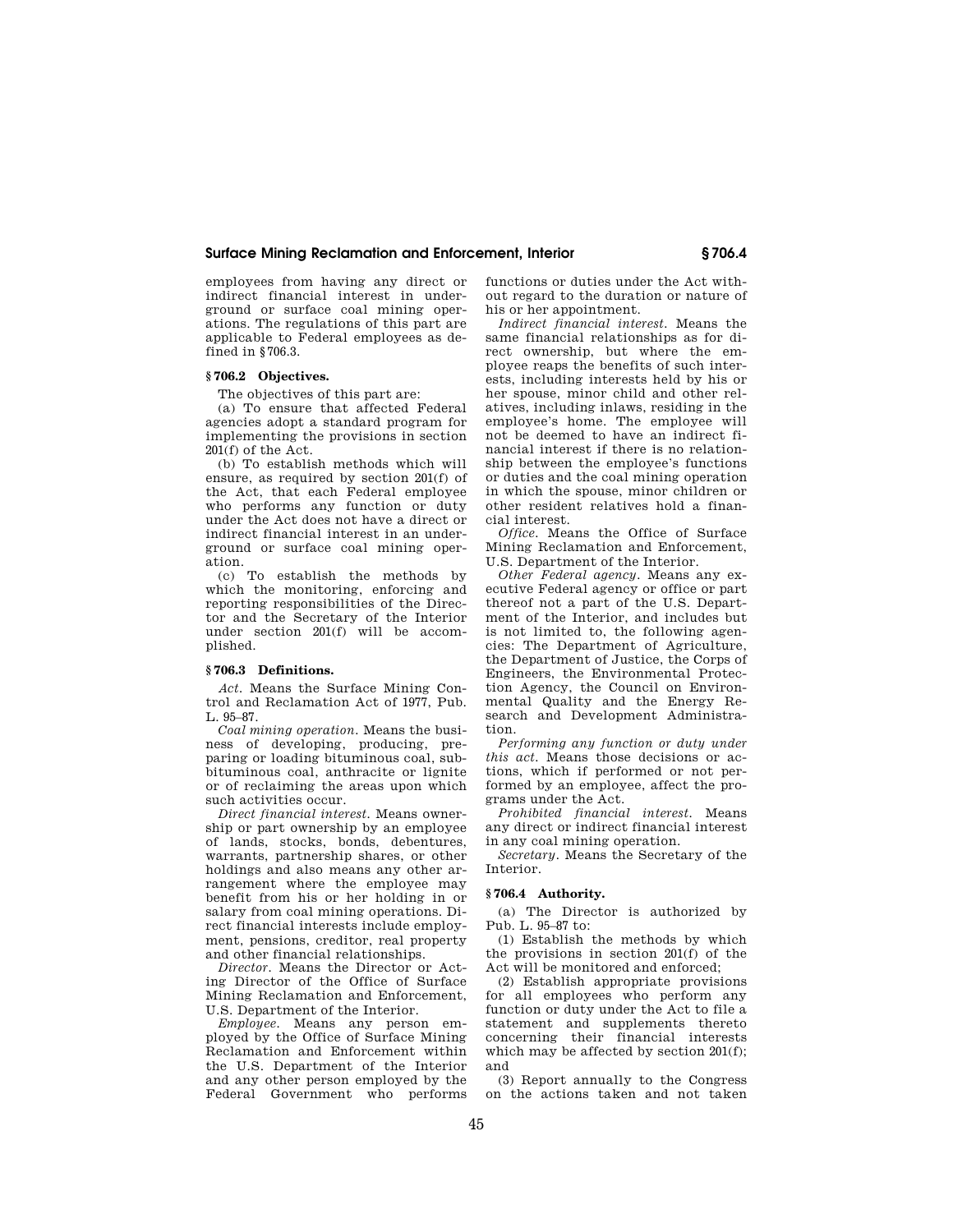# **§ 706.5 30 CFR Ch. VII (7–1–01 Edition)**

during the preceding calendar year under section 201(f) of the Act.

(b) Other Federal agencies with employees who perform functions or duties under the Act may adopt financial interest regulations pursuant to the Act which are consistent with the requirements in this part. If any such agency does not adopt regulations pursuant to this part, that agency shall enter into a memorandum of understanding with the Director, to have the employees of that agency who perform functions or duties under the Act file their statements with the Director. The Director will review statements filed with him or her, applying the regulations of the Department of the Interior. Where the Director determines that remedial action is necessary, he or she will refer the case to the employing agency with a recommendation as to the action to be taken.

(c) The Office of Inspector General within the U.S. Department of the Interior, will conduct periodic audits of Interior's compliance with the provisions contained in section 201(f) of the Act and the provisions of this part. The Office of Inspector General will arrange for such periodic audits of other Federal agencies to be performed by the audit unit of each such agency. The audits will be conducted on a cyclical basis or upon request of the Secretary of the Interior or the Director. Copies of all audit reports and related responses on corrective actions will be provided to the Director.

[42 FR 56060, Oct. 20, 1977, as amended at 56 FR 46988, Sept. 17, 1991]

## **§ 706.5 Responsibility.**

(a) The Director, the Head of each other Federal agency, and the Head of each other bureau or office within the U.S. Department of the Interior, have the following common responsibilities concerning employees within their organizations performing any functions or duties under the Act, and shall:

(1) Provide advice, assistance and counseling to employees concerning financial interest matters related to the Act;

(2) Promptly review the statement of employment and financial interests and supplements, if any, filed by each employee to determine if the employee

has correctly identified those listed employment and financial interests which constitute a direct or indirect financial interest in an underground or surface coal mining operation;

(3) Certify on each statement that review has been made, that prohibited financial interests if any, have been resolved, and that no other prohibited interests have been identified from the statement;

(4) Resolve prohibited financial interest situations by promptly notifying and ordering the employee to take remedial action within 90 days, or by initiating action to impose the penalties of the Act;

(5) Furnish a blank statement by December 15 of each year to each employee required to file a statement within his or her employing organization; and

(6) Inform annually each employee required to file a statement within his or her employing organization of the name, address, and telephone number of the person whom they may contact for advice and counseling.

(b) In addition to the common responsibilities in paragraph (a) of this section the Director shall:

(1) Monitor the program by using reports requested from the Heads of other Federal agencies, from the Heads of other bureaus and offices within the U.S. Department of the Interior, and by using periodic audits performed by the Office of Inspector General, U.S. Department of the Interior and by other Federal agencies;

(2) Prepare for the Secretary a consolidated report to the Congress as part of the annual report submitted under section 706 of the Act, on the actions taken and not taken during the preceding calendar year under section 201(f);

(3) Refer recommendations to officials of other Federal agencies concerning those cases requiring remedial action for employees of the other Federal agency who filed with the Director because that other Federal agency did not choose to adopt its own financial interest regulations pursuant to the Act.

(4) Report to the Solicitor, U.S. Department of the Interior, through the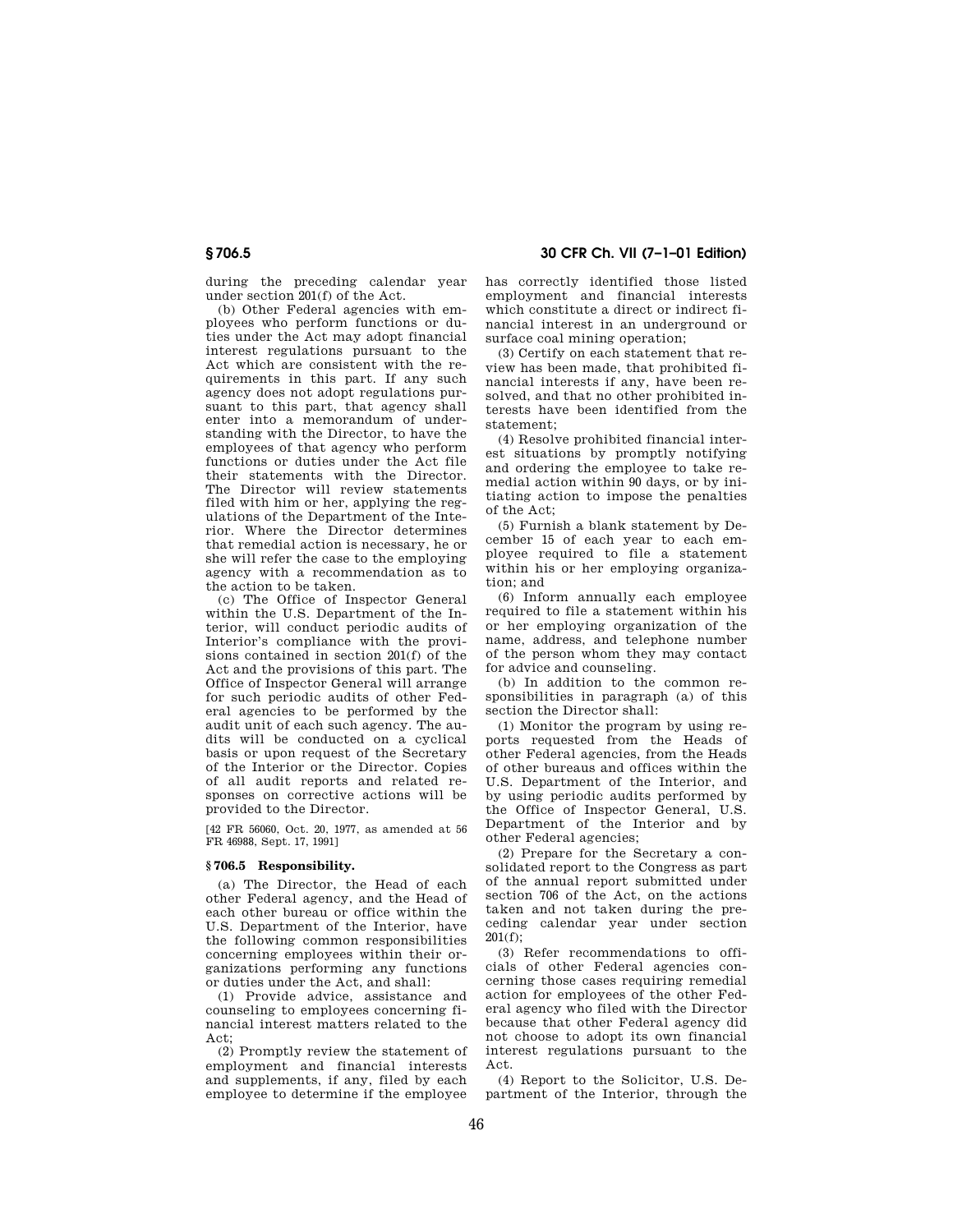## **Surface Mining Reclamation and Enforcement, Interior § 706.6**

Office of Inspector General, U.S. Department of the Interior, cases of knowing violations of the provisions in section 201(f). The Solicitor will transfer such reports to the U.S. Department of Justice.

(5) Designate, if so desired, other qualified Office employees as assistant counselors to assist with the operational duties associated with filing and reviewing financial statements;

(6) Furnish an adequate supply of blank statements to the Heads of those other Federal agencies which decide to have their employees file with the Director; and

(7) Submit to the Department of the Interior Ethics Counselor such statistics and information he may request in accordance with 43 CFR 20.735–17 as adopted.

(c) In addition to the common responsibilities in paragraph (a) of this section, the Head of each other Federal agency with employees performing any functions or duties under the Act shall:

(1) Decide whether to adopt independent procedures for the filing and review of financial statements or to enter into a memorandum of understanding with the Director that the U.S. Department of the Interior will provide and review the financial statements and recommend any necessary remedial action to the Head of the employing agency;

(2) Submit to the Director such statistics and information the Director may request to enable preparation of the required annual report to the Congress, and to ensure uniform application of the provision in section  $201(f)$  of the Act; and

(3) Report to the Director and the U.S. Department of Justice cases of knowing violations of the provisions in section 201(f).

(d) In addition to the common responsibilities in paragraph (a), the Heads of other bureaus or offices within the U.S. Department of the Interior with employees performing any functions or duties under the Act shall:

(1) Submit to the Director such statistics and information the Director may request to enable preparation of the required annual report to Congress, and to ensure uniform application of provisions in section 201(f) of the Act;

(2) Submit to the Department of the Interior Ethics Counselor such statistics and information he may request in accordance with 43 CFR 20.735–17 as adopted, and

(3) Report to the Director cases of knowing violations of the provisions in section 201(f).

(e) Employees shall:

(1) Have no direct or indirect financial interests in coal mining operations;

(2) File a fully completed statement of employment and financial interests 120 days after these regulations become effective or upon entrance to duty, and annually thereafter on the specified filing date, and

(3) Comply with directives issued by persons responsible for approving each statement and comply with directives issued by those persons responsible for ordering remedial action.

[42 FR 56060, Oct. 20, 1977, as amended at 56 FR 46988, Sept. 19, 1991]

#### **§ 706.6 Penalties.**

(a) Criminal penalties are imposed by section 201(f) of the Surface Mining Control and Reclamation Act of 1977, Pub. L. 95–87, which prohibits each employee of the Office or any other Federal employee who performs any function or duty under the Act from having a direct or indirect financial interest in underground or surface coal mining operations. The Act provides that whoever knowingly violates the provisions of section 201(f) shall, upon conviction, be punished by a fine of not more than \$2,500, or by imprisonment for not more than one year, or both.

(b) Regulatory penalties are imposed by this part. The provisions in section 201(f) of the Act make compliance with the financial interest requirements a condition of employment for all Office employees and for other Federal employees who perform any functions or duties under the Act. Accordingly, an employee who fails to file the required financial statement will be considered in violation of the intended employment provisions of section 201(f) and will be subject to removal from his or her position.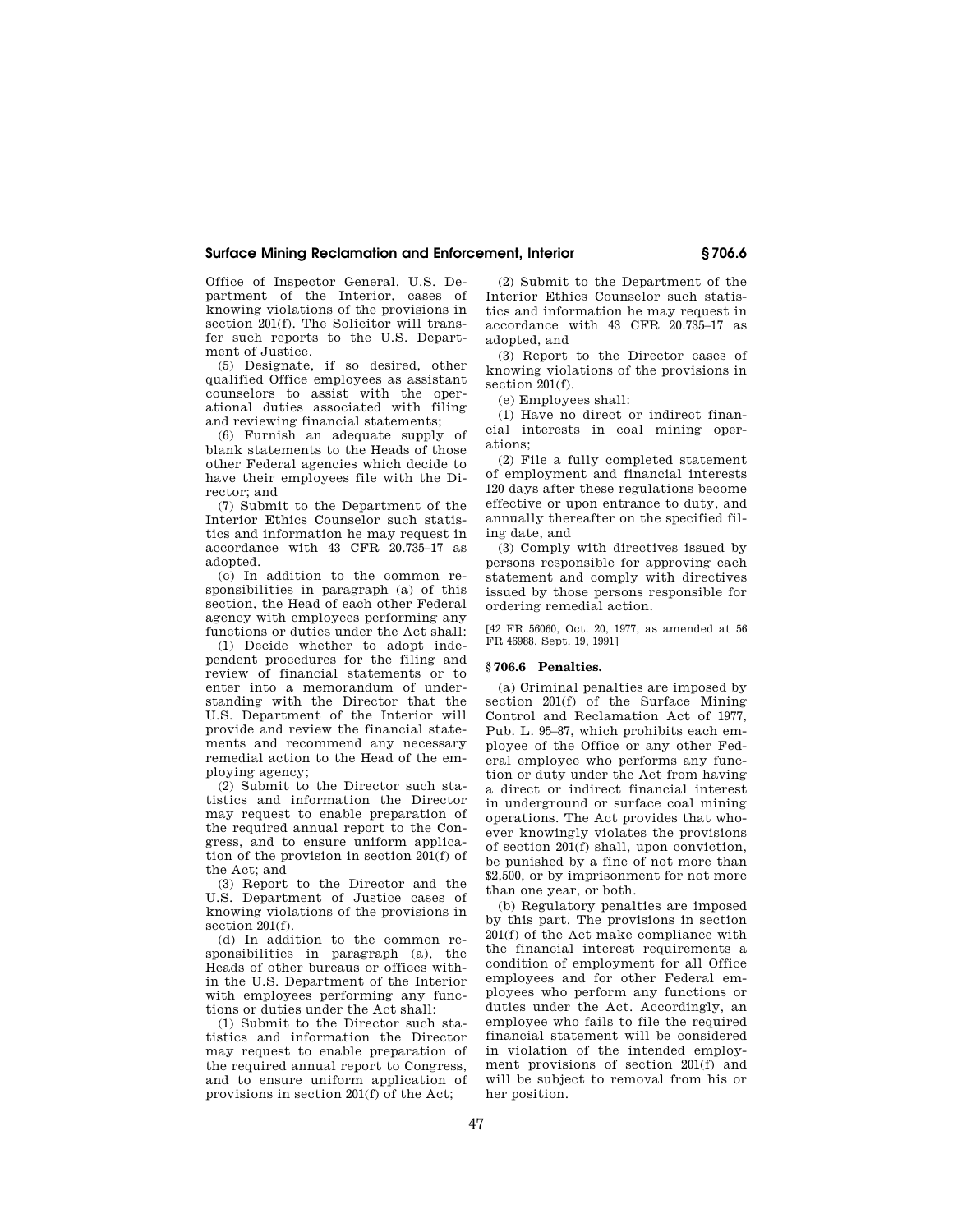#### **§ 706.11 Who shall file.**

(a) Every employee in the Office is required to file a statement of employment and financial interests.

(b) Any other Federal employee who performs any function or duty under the Act is required to file a statement of employment and financial interests. The Head of each other Federal agency and the Heads of other bureaus and offices within the U.S. Department of the Interior shall prepare and submit a report within 60 days of the effective date of these regulations, either listing the Federal positions identified as performing functions or duties under the Act, or listing the organizational unit and showing the total number of employees within the unit who must file a statement. Revision to the listing or certification that revision is not required shall be submitted to the Director by no later than September 30 of each year. The Secretary, the Director, or the Heads of the other affected Federal organizations may revise the list by the addition or deletion of positions at any time such revisions are required to carry out the purpose of the law or regulations of this part. Additions to or deletions from the list of positions are effective upon notification to the incumbents.

## **§ 706.13 When to file.**

(a) Employees performing functions or duties under the Act will be required to file:

(1) Within 120 days of the effective date of these regulations, and

(2) Annually on February 1 of each year or at such other date as may be agreed to by the Director, provided that such alternative date will allow sufficient time to obtain information needed by the Director for his or her annual report to the Congress.

(b) New employees hired, appointed, or transferred to perform functions or duties under the Act will be required to file at the time of entrance to duty.

(c) New employees are not required to file an annual statement on the subsequent annual filing date if this date occurs within two months after their initial statement was filed. For example, an employee entering duty on December 1, 1978 would file a statement on that date. Because December 1 is

**§ 706.11 30 CFR Ch. VII (7–1–01 Edition)**

within two months of February 1 the employee would not be required to file his or her next annual statement until February 1, 1980.

## **§ 706.15 Where to file.**

(a) Each Office employee shall file his or her statement of employment and financial interests with the Director.

(b) Each Department of the Interior employee, who is not an Office employee but does perform any function or duty under the Act, shall file a statement of employment and financial interests with his or her appropriate Ethics Counselor as identified in 43 CFR 20.735–22(c).

(c) Each employee of another Federal agency who performs a function or duty under the Act shall file a statement of employment and financial interests with the official designated by the Head of the other Federal agency.

## **§ 706.17 What to report.**

(a) Each employee shall report all information required on the statement of employment and financial interests of the employee, his or her spouse, minor children, or other relatives who are fulltime residents of the employee's home. The report shall be on a form provided by the Office or on a similar form adopted by another Federal agency. The statement shall consist of three major parts, (1) a listing of all financial interests, including employment, security, real property, creditor and other financial interests held during the course of the preceding year, (2) a certification that none of the listed financial interests represent a direct or indirect financial interest in an underground or surface coal mining operation except as specifically identified and described by the employee as part of the certificate, and (3) a certification by the reviewer that the form was reviewed, that prohibited interests have been resolved, and that no other prohibited interests have been identified from the statement.

(b) Listing of all financial interests. The statement will set forth the following information regarding any financial interest:

(1) *Employment.* Any continuing financial interests in business entities and nonprofit organizations through a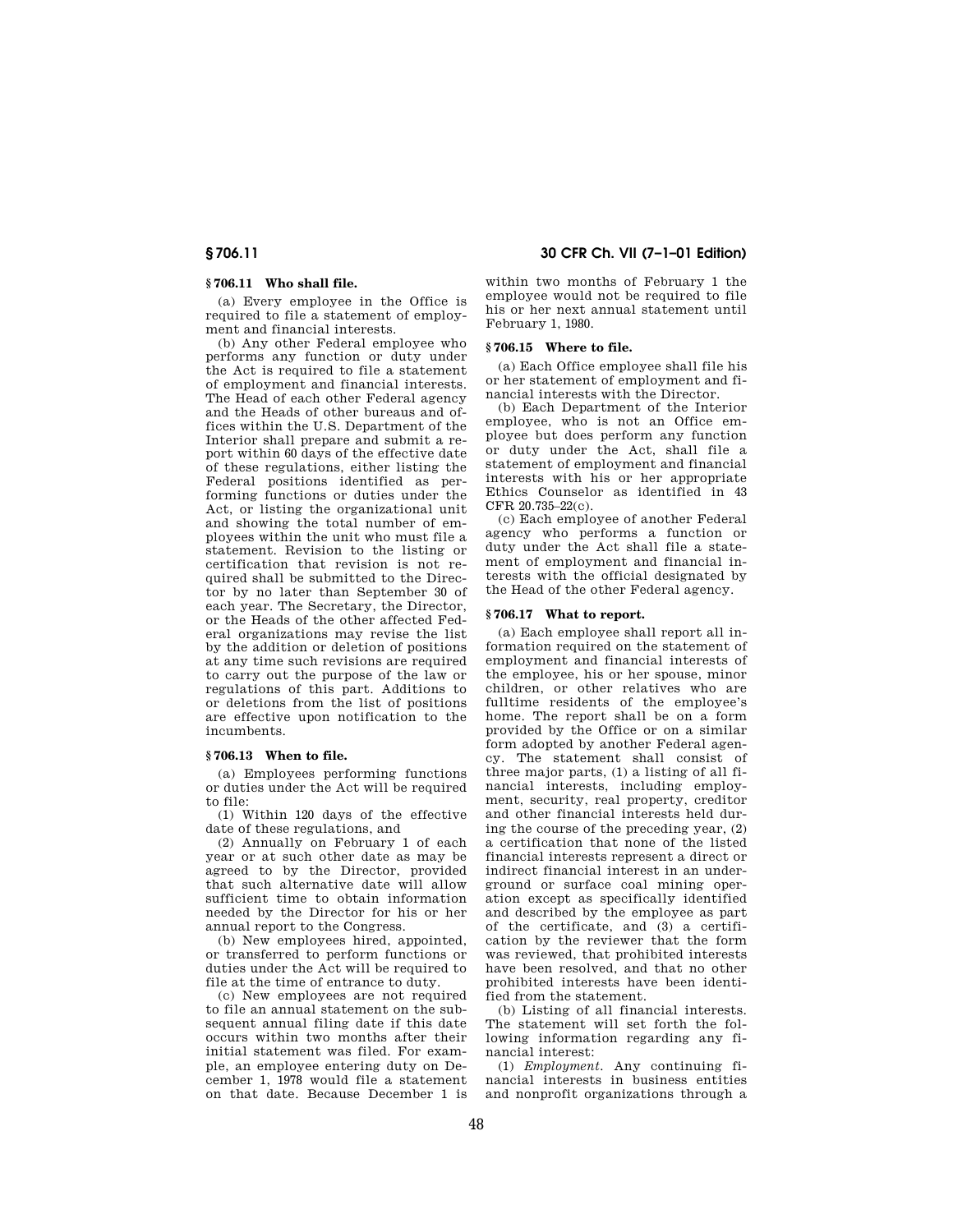## **Surface Mining Reclamation and Enforcement, Interior § 706.18**

pension or retirement plan, shared income, salary or other income arrangement as a result of prior or current employment. The employee, his or her spouse or other resident relative is not required to report a statement plan from which he or she will receive a guaranteed income. A guaranteed income is one which is unlikely to be changed as a result of actions taken by the Federal Government under the Act.

(2) *Securities.* Any financial interest in business entities and nonprofit organizations through ownership of stock, stock options, bonds, securities or other arrangements including trusts. An employee is not required to report holdings in widely diversified mutual funds, investment clubs or regulated investment companies not specializing in underground and surface coal mining operations.

(3) *Real property.* Ownership, lease, royalty or other interests or rights in lands or minerals. Employees are not required to report lands developed and occupied for a personal residence.

(4) *Creditors.* Debts owed to business entities and nonprofit organizations. Employees are not required to report debts owed to financial institutions (banks, savings and loan associations, credit unions, and the like) which are chartered to provide commercial or personal credit. Also excluded are charge accounts and similar short term debts for current and ordinary household and living expenses.

(c) Employee certification, and if applicable, a listing of exceptions.

(1) The statement will provide for a signed certification by the employee that to the best of his or her knowledge, (i) none of the listed financial interests represent an interest in an underground or surface coal mining operation except as specifically identified and described as exceptions by the employee as part of the certificate, and (ii) the information shown on the statement is true, correct, and complete.

(2) An employee is expected to (i) have complete knowledge of his or her personal involvement in business enterprises such as a sole proprietorship and partnership, his or her outside employment and the outside employment of the spouse and other covered relatives, and (ii) be aware of the information contained in the annual financial statements or other corporate or business reports routinely circulated to investors or routinely made available to the public.

(3) The exceptions shown in the employee certification of the form must provide enough information for the Director, the Head of another Federal agency, or the Head of other bureaus or offices within the U.S. Department of the Interior to determine the existence of a direct or indirect financial interest. Accordingly, the exceptions should:

(i) List the financial interests;

(ii) Show the number of shares, estimated value or annual income of the financial interests; and

(iii) Include any other information which the employee believes should be considered in determining whether or not the interest represents a prohibited interest.

(4) Employees are cautioned to give serious consideration to their direct and indirect financial interests before signing the statement of certification. Signing the certification without listing known prohibited financial interests may be cause for imposing the penalties prescribed in § 706.6(a).

#### **§ 706.18 Gifts and gratuities.**

(a) Except as provided in paragraph (b) of this section, employees shall not solicit or accept, directly or indirectly, any gift, gratuity, favor, entertainment, loan, or any other thing of monetary value, from a coal company which:

(1) Conducts or is seeking to conduct operations or activities that are regulated by the Federal Government; or

(2) Has interests that may be substantially affected by the performance or nonperformance of the employee's official duty.

(b) The prohibitions in paragraph (a) of this section do not apply in the context of obvious family or personal relationships, such as those between the parents, children, or spouse of the employee and the employee, when the circumstances make it clear that it is those relationships rather than the business of the persons concerned